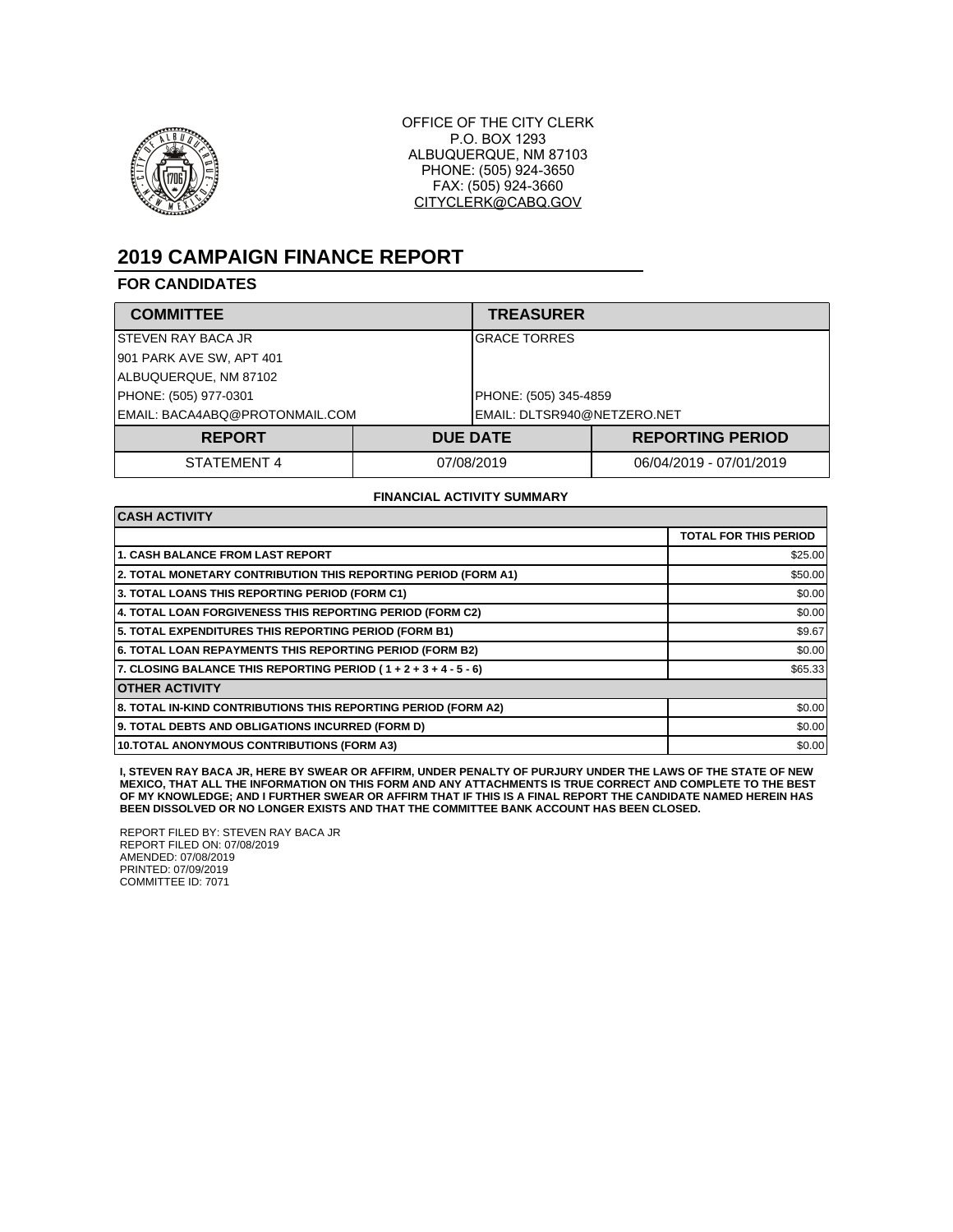## **FORM A-1 MONETARY CONTRIBUTIONS**

| <b>DATE</b><br><b>RECEIVED</b> | <b>CONTRIBUTOR / INFORMATION</b>                                                                                | <b>CONTRIBUTION</b><br><b>TYPE</b>         | <b>AMOUNT</b> |
|--------------------------------|-----------------------------------------------------------------------------------------------------------------|--------------------------------------------|---------------|
| 6/6/2019                       | IRICHARD ANDERSON<br>509 TALLADEGA ST SE<br>ALBUQUERQUE, NM 87123<br>OCCUPATION/EMPLOYER:<br>Retired<br>RETIRED | Monetary<br><b>IPURPOSE:</b><br>CHECK \$50 | \$50.00       |
| TOTAL MONETARY CONTRIBUTIONS   |                                                                                                                 |                                            | \$50.00       |